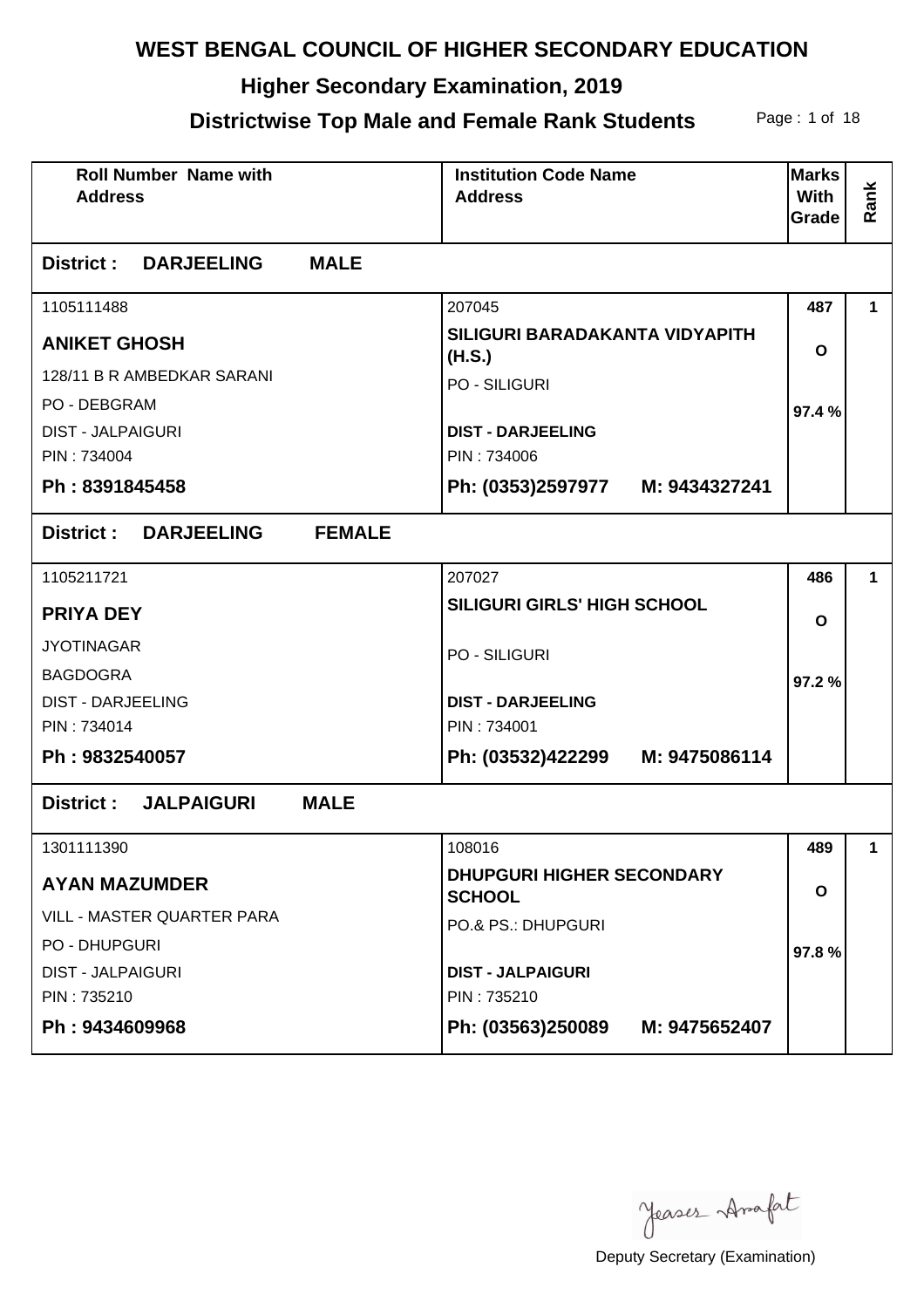# **Higher Secondary Examination, 2019**

#### **Districtwise Top Male and Female Rank Students** Page: 2 of 18

| <b>Roll Number Name with</b><br><b>Address</b> | <b>Institution Code Name</b><br><b>Address</b> | <b>Marks</b><br><b>With</b><br>Grade | Rank |
|------------------------------------------------|------------------------------------------------|--------------------------------------|------|
| <b>FEMALE</b><br><b>District : JALPAIGURI</b>  |                                                |                                      |      |
| 1303211484                                     | 108021                                         | 486                                  | 1.   |
| <b>ANANYA SINHA</b>                            | JALPAIGURI GOVT. GIRLS' SCHOOL                 | $\mathbf{o}$                         |      |
| PANDAPARA KALIBARI                             | <b>PO - JALPAIGURI</b>                         |                                      |      |
| <b>PO - JALPAIGURI</b>                         | PS.: KOTOWALI                                  | 97.2 %                               |      |
| <b>DIST - JALPAIGURI</b>                       | <b>DIST - JALPAIGURI</b>                       |                                      |      |
| PIN: 735101                                    | PIN: 735101                                    |                                      |      |
| Ph: 9933190521                                 | Ph: (03561)22260 M: 9434604250                 |                                      |      |
| District : UTTAR-DINAJPUR<br><b>MALE</b>       |                                                |                                      |      |
| 1403111726                                     | 109007                                         | 491                                  | 1.   |
| <b>SAGAR SARKAR</b>                            | <b>ISLAMPUR HIGH SCHOOL</b>                    | $\Omega$                             |      |
| <b>MELAMATH WARD NO - 02</b>                   | PO & PS - ISLAMPUR                             |                                      |      |
| <b>ISLAMPUR, PS - ISLAMPUR</b>                 |                                                | 98.2%                                |      |
| <b>DIST - UTTAR DINAJPUR</b>                   | <b>DIST - UTTAR DINAJPUR</b>                   |                                      |      |
| PIN: 733202                                    | PIN: 733202                                    |                                      |      |
| Ph: 9547593047                                 | Ph: (03526)255029 M: 9434512194                |                                      |      |

Jeases Anafat

Deputy Secretary (Examination)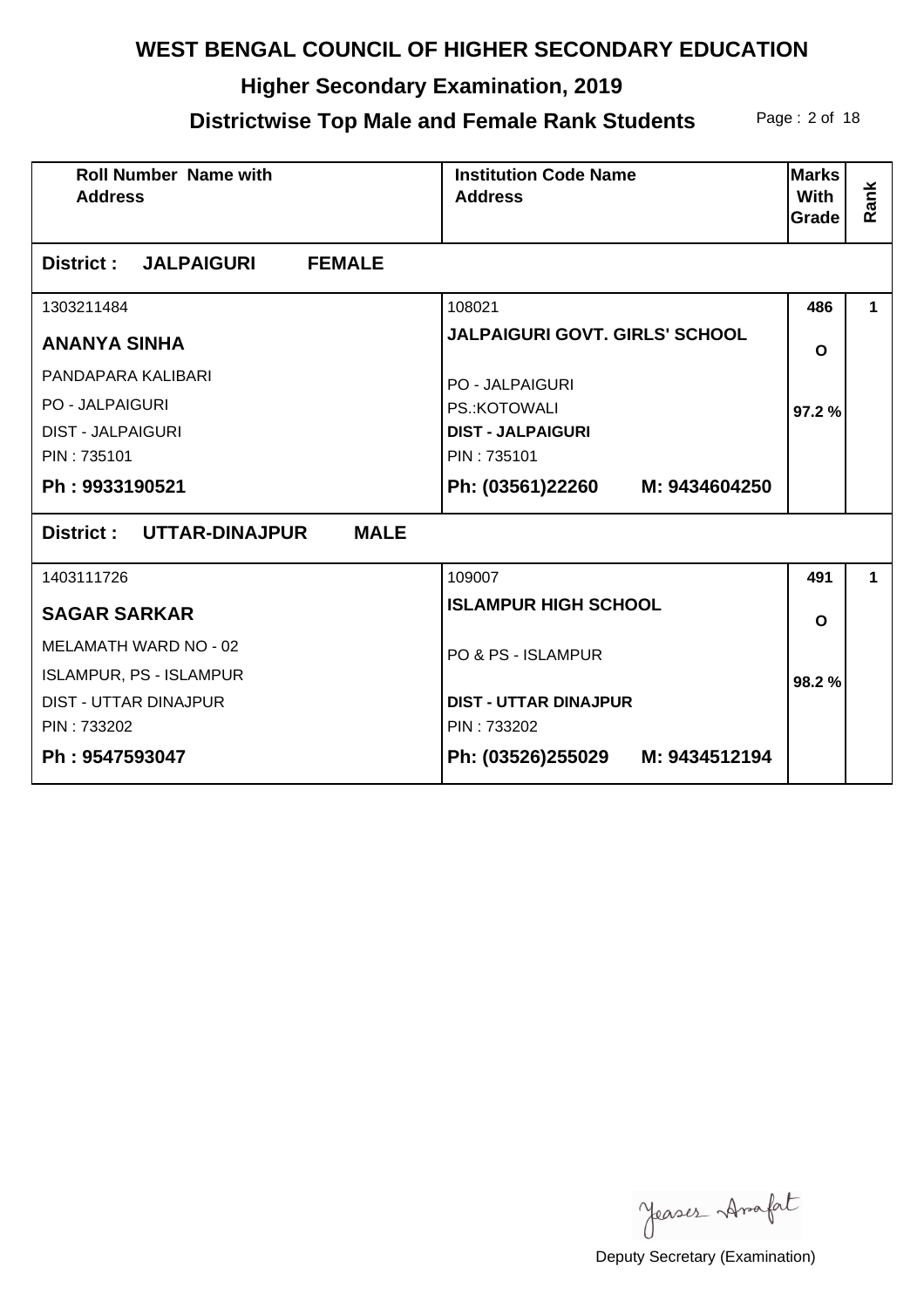## **Higher Secondary Examination, 2019**

## **Districtwise Top Male and Female Rank Students** Page: 3 of 18

| <b>Roll Number Name with</b><br><b>Address</b>        | <b>Institution Code Name</b><br><b>Address</b>  | <b>Marks</b><br><b>With</b><br>Grade | Rank         |
|-------------------------------------------------------|-------------------------------------------------|--------------------------------------|--------------|
| District: UTTAR-DINAJPUR<br><b>FEMALE</b>             |                                                 |                                      |              |
| 1402211321                                            | 109010                                          | 488                                  | 1.           |
| <b>MADHURIMA DUTTA</b>                                | KALIAGANJ PARBATI SUNDARI HIGH<br><b>SCHOOL</b> | $\mathbf{o}$                         |              |
| <b>SCHOOL PARA</b>                                    | PO - KALIYAGANJ                                 |                                      |              |
| KALIYAGANJ                                            |                                                 | 97.6%                                |              |
| <b>DIST - UTTAR DINAJPUR</b>                          | <b>DIST - UTTAR DINAJPUR</b>                    |                                      |              |
| PIN: 733129                                           | PIN: 733129                                     |                                      |              |
| Ph: 9475610205                                        | Ph: (03523)261477 M: 9434325355                 |                                      |              |
| 1401211604                                            | 109014                                          | 488                                  | $\mathbf{1}$ |
| <b>SHINE ALAM</b>                                     | <b>RAIGANJ CORONATION HIGH SCHOOL</b>           | $\mathbf{o}$                         |              |
| VILL - DOHOL                                          | PO & PS - RAIGANJ                               |                                      |              |
| <b>PO - KEOTAL</b>                                    |                                                 | 97.6%                                |              |
| <b>DIST - UTTAR DINAJPUR</b>                          | <b>DIST - UTTAR DINAJPUR</b>                    |                                      |              |
| PIN: 733123                                           | PIN: 733134                                     |                                      |              |
| Ph: 9434962423                                        | Ph: (03523)252756 M: 9434052757                 |                                      |              |
| <b>MALE</b><br><b>COOCHBEHAR</b><br><b>District :</b> |                                                 |                                      |              |
| 1205111641                                            | 110017                                          | 498                                  | 1.           |
| <b>RAJARSHI BARMAN</b>                                | <b>JENKINS SCHOOL</b>                           | O                                    |              |
| <b>BANGCHATRA ROAD</b>                                | PO - COOCH BEHAR                                |                                      |              |
| <b>NEAR MITALI SANGHA</b>                             |                                                 | 99.6%                                |              |
| DIST - COOCHBEHAR                                     | <b>DIST - COOCHBEHAR</b>                        |                                      |              |
| PIN: 736101                                           | PIN: 736101                                     |                                      |              |
| Ph: 9474572400                                        | Ph: (03582)222505<br>M: 7278012720              |                                      |              |

Jeases Anafat

Deputy Secretary (Examination)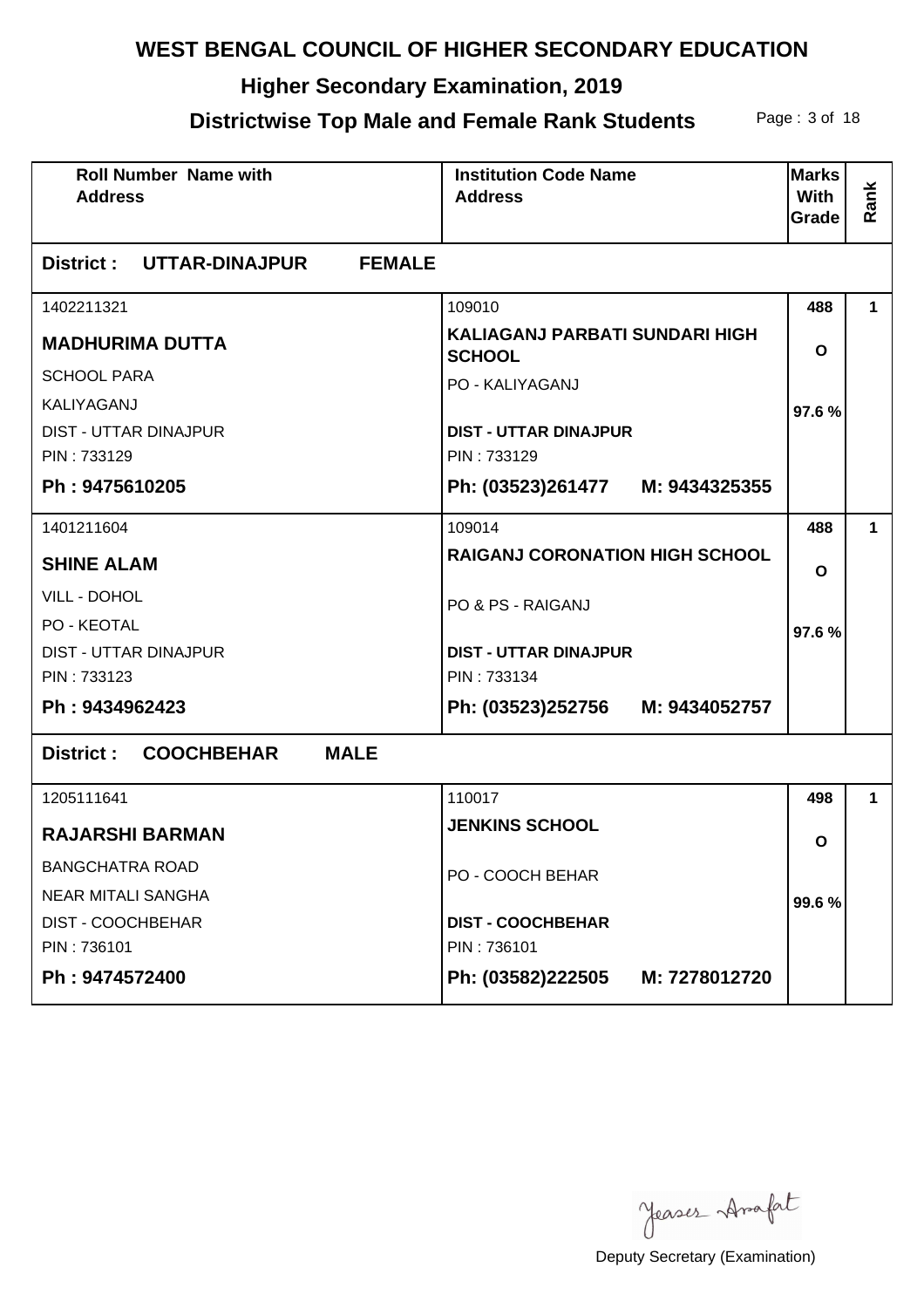## **Higher Secondary Examination, 2019**

#### **Districtwise Top Male and Female Rank Students** Page: 4 of 18

| <b>Roll Number Name with</b><br><b>Address</b> | <b>Institution Code Name</b><br><b>Address</b> | <b>Marks</b><br>With<br>Grade | Rank        |
|------------------------------------------------|------------------------------------------------|-------------------------------|-------------|
| <b>FEMALE</b><br>District : COOCHBEHAR         |                                                |                               |             |
| 1205211390                                     | 110026                                         | 487                           | 1           |
| <b>TRISHITA HASSAN</b>                         | <b>SUNITY ACADEMY</b>                          | $\mathbf{o}$                  |             |
| <b>RAIL GHUMTI</b>                             | PO - COOCH BEHAR                               |                               |             |
| <b>NEAR MASJID</b>                             |                                                | 97.4%                         |             |
| <b>DIST - COOCHBEHAR</b>                       | <b>DIST - COOCHBEHAR</b>                       |                               |             |
| PIN: 736101                                    | PIN: 736101                                    |                               |             |
| Ph: 9647533679                                 | Ph: (03582)222770 M: 9434413477                |                               |             |
| <b>MALDA</b><br><b>MALE</b><br>District :      |                                                |                               |             |
| 1607111482                                     | 111012                                         | 490                           | 1           |
| <b>SAPTARSHI ROY</b>                           | <b>GAJOLE H N M HIGH SCHOOL</b>                | $\mathbf{o}$                  |             |
| VILL - VIDYASAGAR PALLY                        | PO - GAJOLE                                    |                               |             |
| PO - GAZOLE                                    | PS - GAJOLE                                    | 98.0%                         |             |
| <b>DIST - MALDA</b>                            | <b>DIST - MALDA</b>                            |                               |             |
| PIN: 732124                                    | PIN: 732124                                    |                               |             |
| Ph: 9734146452                                 | Ph: (03512)235252 M: 8972714171                |                               |             |
| District :<br><b>MALDA</b><br><b>FEMALE</b>    |                                                |                               |             |
| 1613211788                                     | 111133                                         | 488                           | $\mathbf 1$ |
| <b>NOURIN KHATUN</b>                           | <b>BUDHIA HIGH MADRASAH (H.S.)</b>             | O                             |             |
| VILL + PO - BUDHIA                             | PO - BUDHIA                                    |                               |             |
| <b>PS - ENGLISH BAZAR</b>                      |                                                | 97.6%                         |             |
| <b>DIST - MALDA</b>                            | <b>DIST - MALDA</b>                            |                               |             |
| PIN: 732128                                    | PIN: 732128                                    |                               |             |
| Ph: 8967921772                                 | Ph: (03512)238266<br>M: 9734182101             |                               |             |

Jeases Anafat

Deputy Secretary (Examination)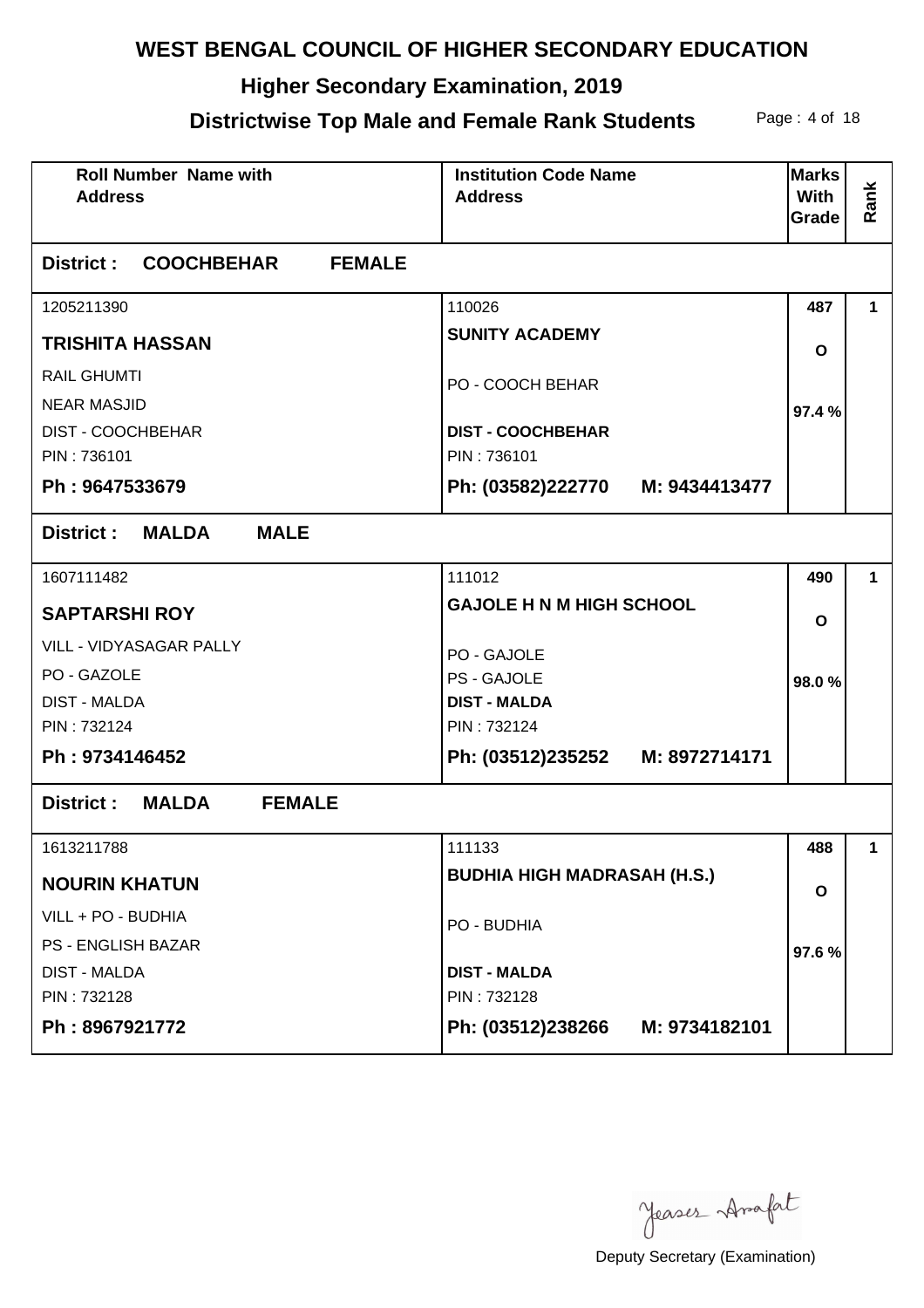## **Higher Secondary Examination, 2019**

## **Districtwise Top Male and Female Rank Students** Page: 5 of 18

| <b>Roll Number Name with</b><br><b>Address</b>      | <b>Institution Code Name</b><br><b>Address</b> | <b>Marks</b><br><b>With</b><br>Grade | Rank        |
|-----------------------------------------------------|------------------------------------------------|--------------------------------------|-------------|
| District:<br><b>MALE</b><br><b>DAKSHIN-DINAJPUR</b> |                                                |                                      |             |
| 1502111282                                          | 118008                                         | 482                                  | 1           |
| <b>SOUMITRA SARKAR</b>                              | <b>GANGARAMPUR HIGH SCHOOL</b>                 | O                                    |             |
| <b>MAHARAJPUR</b>                                   | PO & PS - GANGARAMPUR                          |                                      |             |
| PO - JALALPUR                                       |                                                | 96.4%                                |             |
| <b>DIST - D DINAJPUR</b>                            | <b>DIST - DAKSHIN DINAJPUR</b>                 |                                      |             |
| PIN: 733124                                         | PIN: 733124                                    |                                      |             |
| Ph: 9932908265                                      | Ph: (03521)55240 M: 9434425759                 |                                      |             |
| District: DAKSHIN-DINAJPUR<br><b>FEMALE</b>         |                                                |                                      |             |
| 1503211734                                          | 109004                                         | 481                                  | 1           |
| <b>TABASSUM</b>                                     | <b>BANSHIHARI HIGH SCHOOL</b>                  | $\mathbf{o}$                         |             |
| <b>VILL - BUNIADPUR</b>                             | PO & PS - BANSHIHARI                           |                                      |             |
| <b>PO - BUNIADPUR</b>                               |                                                | 96.2%                                |             |
| <b>DIST - DAKSHIN DINAJPUR</b>                      | <b>DIST. DAKSHIN DINAJPUR</b>                  |                                      |             |
| PIN: 733121                                         | PIN: 733121                                    |                                      |             |
| Ph: 8906926130                                      | Ph: (03524)214010 M: 9434130896                |                                      |             |
| <b>District: ALIPURDUAR</b><br><b>MALE</b>          |                                                |                                      |             |
| 1701111140                                          | 208018                                         | 488                                  | $\mathbf 1$ |
| <b>SWAPNANIL SEN</b>                                | <b>FALAKATA HIGH SCHOOL</b>                    | $\mathbf{o}$                         |             |
| <b>VILL - SUBHASH COLONY</b>                        | PO.& PS.: FALAKATA                             |                                      |             |
| PO - FALAKATA                                       |                                                | 97.6%                                |             |
| <b>DIST - ALIPURDUAR</b>                            | <b>DIST - ALIPURDUAR</b>                       |                                      |             |
| PIN: 735211                                         | PIN: 735211                                    |                                      |             |
| Ph: 9749089960                                      | Ph: (03583)260225<br>M: 9434368148             |                                      |             |

Jeases Anafat

Deputy Secretary (Examination)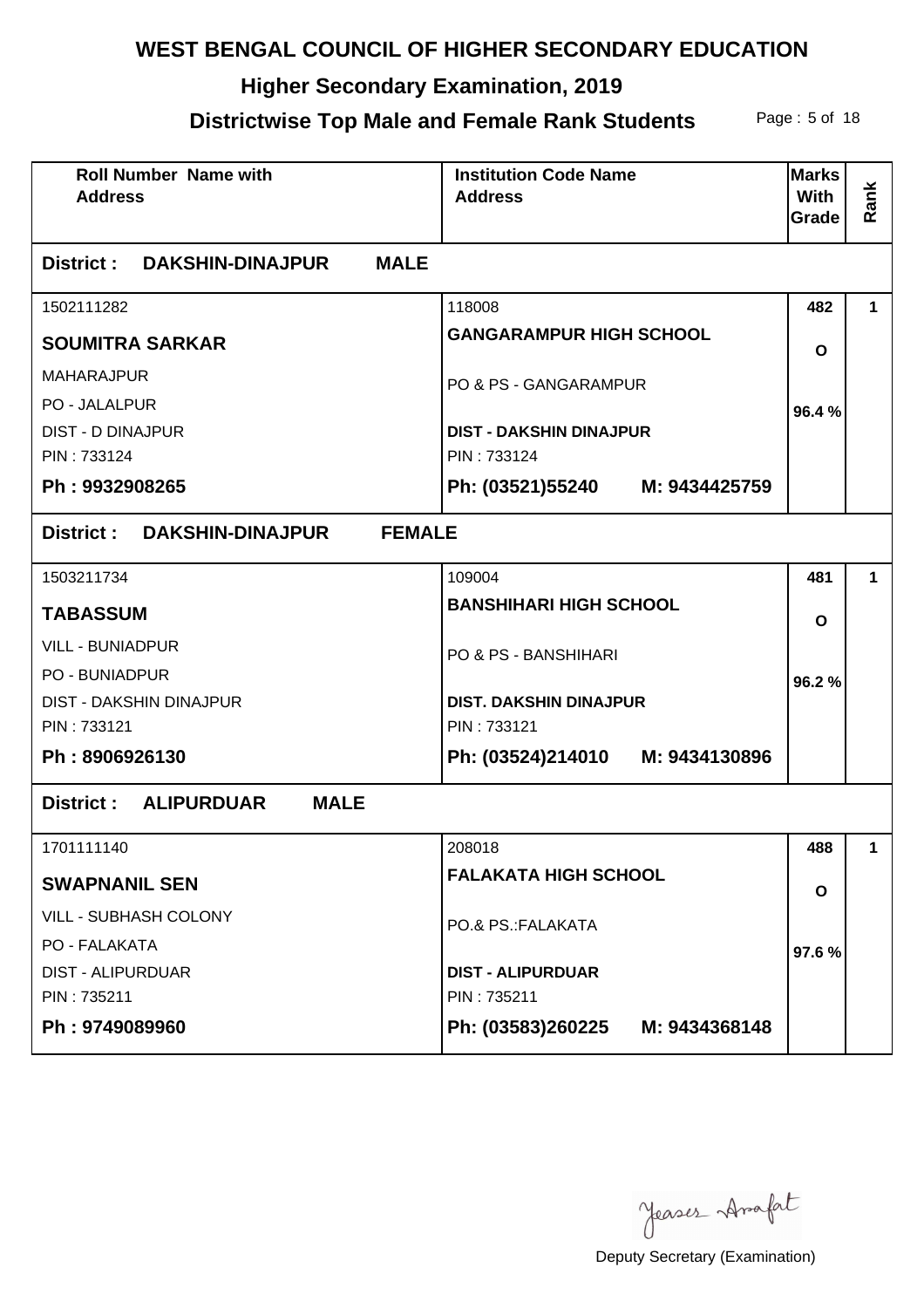## **Higher Secondary Examination, 2019**

## **Districtwise Top Male and Female Rank Students** Page: 6 of 18

| <b>Roll Number Name with</b><br><b>Address</b>         | <b>Institution Code Name</b><br><b>Address</b> | <b>Marks</b><br>With<br>Grade | Rank        |
|--------------------------------------------------------|------------------------------------------------|-------------------------------|-------------|
| District: ALIPURDUAR<br><b>FEMALE</b>                  |                                                |                               |             |
| 1703211263                                             | 208009                                         | 486                           | 1           |
| <b>SREYA SARKAR</b>                                    | <b>ALIPURDUAR GIRLS' HIGH SCHOOL</b>           | O                             |             |
| <b>NETAJI ROAD</b>                                     | <b>PO - ALIPURDUAR</b>                         |                               |             |
| <b>COLLAGE PARA</b>                                    | <b>PS.: ALIPURDUAR</b>                         | 97.2%                         |             |
| <b>DIST - ALIPURDUAR</b>                               | <b>DIST - ALIPURDUAR</b>                       |                               |             |
| PIN: 736121                                            | PIN: 736121                                    |                               |             |
| Ph: 9474416951                                         | Ph: (03564)255181                              |                               |             |
| KALIMPONG<br><b>MALE</b><br>District :                 |                                                |                               |             |
| 1801111810                                             | 307034                                         | 471                           | 1           |
| <b>JATIN GUPTA</b>                                     | <b>ST. GEORGES HIGH SCHOOL</b>                 | $\mathbf{o}$                  |             |
| UPPER NEWAN MERONG NEAR BPHC-PEDONG                    | PO - PEDONG                                    |                               |             |
| PO - PEDONG                                            | PS.: KALIMPONG                                 | 94.2%                         |             |
| <b>DIST - KALIMPONG</b>                                | <b>DIST - KALIMPONG</b>                        |                               |             |
| PIN: 734311                                            | PIN: 734311                                    |                               |             |
| Ph: 9932859367                                         | Ph: (03552)51276 M: 9932201833                 |                               |             |
| <b>KALIMPONG</b><br><b>FEMALE</b><br><b>District :</b> |                                                |                               |             |
| 1801211801                                             | 307013                                         | 436                           | $\mathbf 1$ |
| <b>MEGHNA GHISING TAMANG</b>                           | <b>KALIMPONG GIRLS' HIGH SCHOOL</b>            | A+                            |             |
| PUDUNG BUSTY                                           | PO.& PS.: KALIMPONG                            |                               |             |
| <b>B P O PUDUNG</b>                                    |                                                | 87.2%                         |             |
| <b>KALIMPONG</b>                                       | <b>DIST - KALIMPONG</b>                        |                               |             |
| PIN: 734301                                            | PIN: 734301                                    |                               |             |
| Ph: 7585985339                                         | Ph: (03552)55860                               |                               |             |

Jeases Anafat

Deputy Secretary (Examination)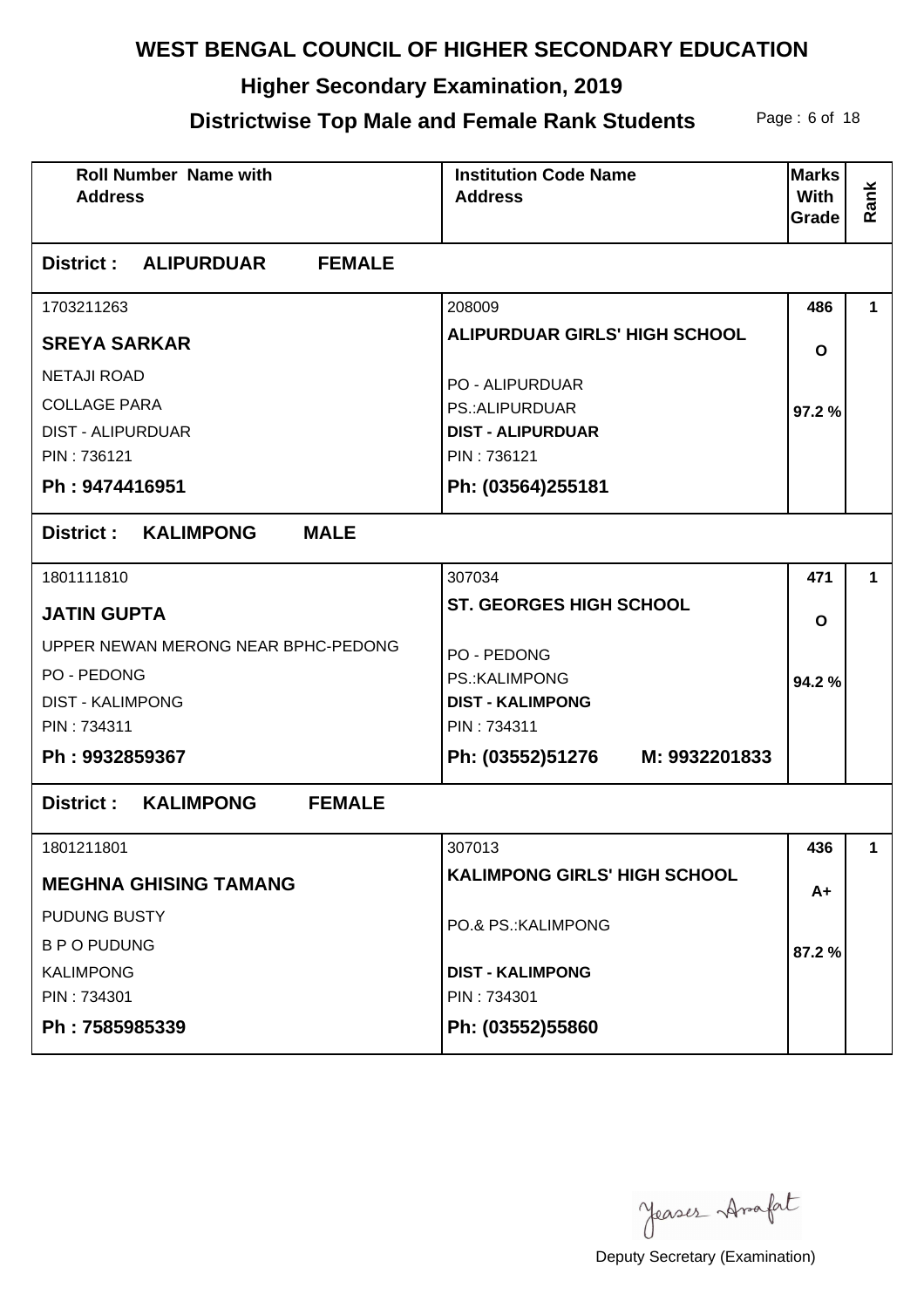## **Higher Secondary Examination, 2019**

#### **Districtwise Top Male and Female Rank Students** Page: 7 of 18

| <b>Roll Number Name with</b><br><b>Address</b> | <b>Institution Code Name</b><br><b>Address</b> | <b>Marks</b><br><b>With</b><br>Grade | Rank |
|------------------------------------------------|------------------------------------------------|--------------------------------------|------|
| <b>MALE</b><br><b>District : PURBA BURDWAN</b> |                                                |                                      |      |
| 2002111797                                     | 104041                                         | 494                                  | 1    |
| <b>SUKRIYO CHAKRABORTY</b>                     | <b>BURDWAN MUNICIPAL HIGH SCHOOL</b>           | O                                    |      |
| 209 KALIBAZAR                                  | PO - BURDWAN                                   |                                      |      |
| AMTALA                                         | <b>PS - SADAR</b>                              | 98.8%                                |      |
| <b>DIST - BURDWAN</b>                          | <b>DIST - BURDWAN</b>                          |                                      |      |
| PIN: 713101                                    | PIN: 713101                                    |                                      |      |
| Ph: 9434441597                                 | Ph: (0342)2634578 M: 9434574644                |                                      |      |
| <b>FEMALE</b><br>District: PURBA BURDWAN       |                                                |                                      |      |
| 2031211232                                     | 104178                                         | 488                                  | 1.   |
| <b>SHREYA DAS</b>                              | <b>RAMNAGAR HIGH SCHOOL</b>                    | O                                    |      |
| <b>VILL - HATMADHABPUR</b>                     | <b>PO - UTTAR RAMNAGAR</b>                     |                                      |      |
| <b>PO - UTTAR RAMNAGAR</b>                     |                                                | 97.6%                                |      |
| DIST - PURBA BARDHAMAN                         | <b>DIST - BURDWAN</b>                          |                                      |      |
| PIN: 713152                                    | PIN: 713152                                    |                                      |      |
| Ph: 9531640685                                 | Ph: (03452)252271 M: 9434323068                |                                      |      |
| <b>BANKURA</b><br><b>MALE</b><br>District :    |                                                |                                      |      |
| 2201111580                                     | 114014                                         | 492                                  | 1    |
| <b>MAHAKASH RAKSHIT</b>                        | <b>BANKURA ZILLA SCHOOL(GOVT)</b>              | O                                    |      |
| <b>CIRCUS MAIDAN</b>                           | PO - BANKURA                                   |                                      |      |
| <b>NUTANCHATI</b>                              | <b>PS - BANKURA SADAR</b>                      | 98.4%                                |      |
| <b>DIST - BANKURA</b>                          | <b>DIST - BANKURA</b>                          |                                      |      |
| PIN: 722101                                    | PIN: 722101                                    |                                      |      |
| Ph: 9735807371                                 | Ph: (03242)251133<br>M: 9434219710             |                                      |      |

Jeases Anafat

Deputy Secretary (Examination)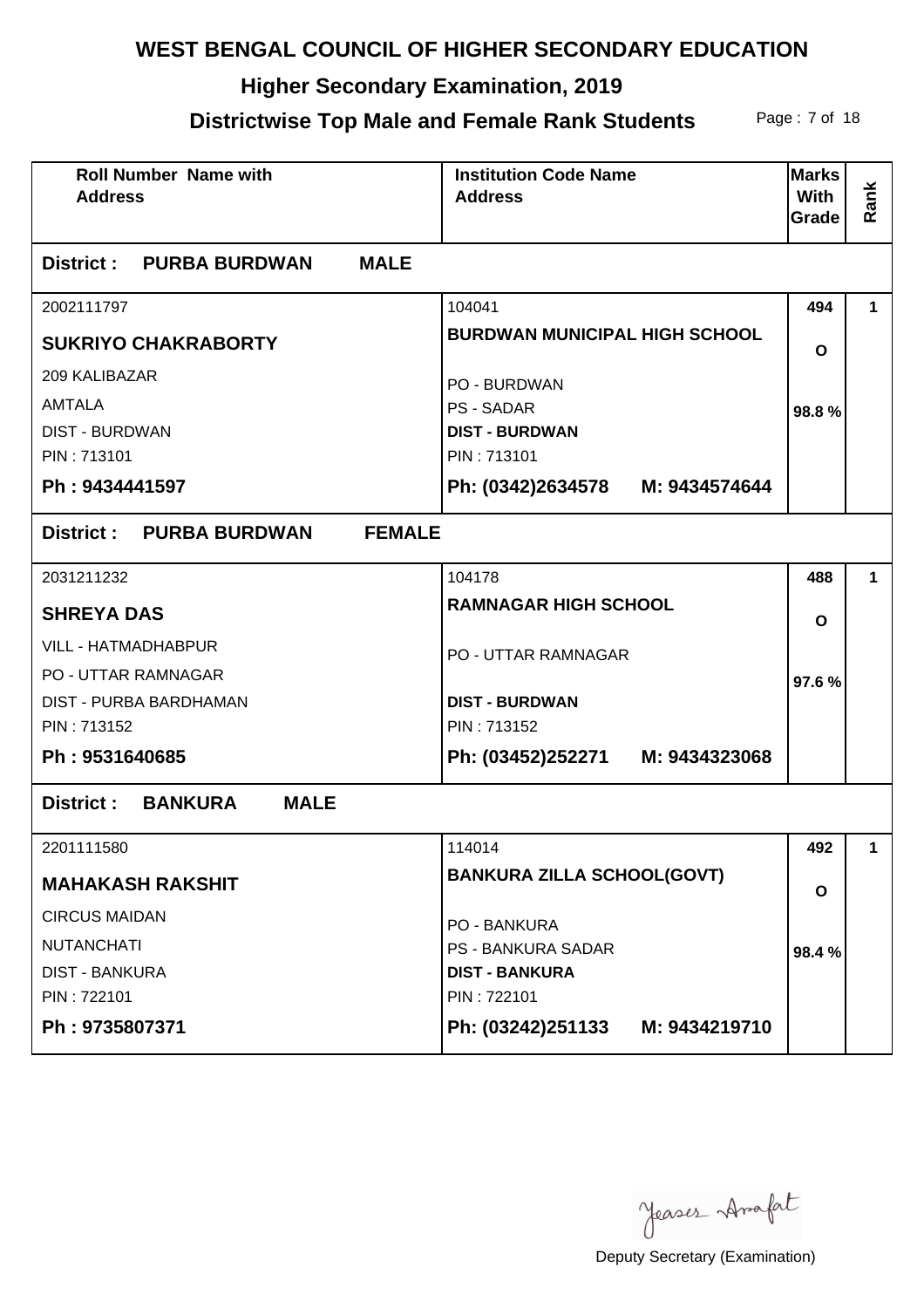## **Higher Secondary Examination, 2019**

#### **Districtwise Top Male and Female Rank Students** Page: 8 of 18

| <b>Roll Number Name with</b><br><b>Address</b> | <b>Institution Code Name</b><br><b>Address</b>         | <b>Marks</b><br><b>With</b><br>Grade | Rank         |
|------------------------------------------------|--------------------------------------------------------|--------------------------------------|--------------|
| <b>District : BANKURA</b><br><b>FEMALE</b>     |                                                        |                                      |              |
| 2209211067                                     | 114120                                                 | 487                                  | 1            |
| <b>ISHITA CHATTOPADHYAY</b>                    | <b>CHHANDAR GOURI SANKAR HIGH</b><br><b>SCHOOL</b>     | $\mathbf{o}$                         |              |
| <b>VILL - CHHANDAR</b>                         | PO - CHHANDAR                                          |                                      |              |
| <b>PO - CHHANDAR</b>                           |                                                        | 97.4%                                |              |
| <b>DIST - BANKURA</b>                          | <b>DIST - BANKURA</b>                                  |                                      |              |
| PIN: 722203                                    | PIN: 722203                                            |                                      |              |
|                                                | Ph: (03241)259606<br>M: 9434519577                     |                                      |              |
| 2201211099                                     | 114113                                                 | 487                                  | $\mathbf{1}$ |
| <b>LAXMIPRIYA PATI</b>                         | <b>VIVEKANANDA SIKSHANIKETAN HIGH</b><br><b>SCHOOL</b> | $\mathbf{o}$                         |              |
| <b>PATIRDANGA</b>                              | PO - BHAGABANDH                                        |                                      |              |
| <b>BRAHMANDIHA</b>                             |                                                        | 97.4%                                |              |
| <b>DIST - BANKURA</b>                          | <b>DIST - BANKURA</b>                                  |                                      |              |
| PIN: 722173                                    | PIN: 722146                                            |                                      |              |
| Ph: 09732244878                                | Ph: (03242)250120 M: 9434438738                        |                                      |              |
| District: BIRBHUM<br><b>MALE</b>               |                                                        |                                      |              |
| 2302111182                                     | 115014                                                 | 498                                  | 1.           |
| <b>SHOVAN MANDAL</b>                           | <b>BIRBHUM ZILLA SCHOOL</b>                            | O                                    |              |
| <b>VILL - KATDIGHA</b>                         | PO & PS - SURI                                         |                                      |              |
| <b>PO - MAYURESWAR</b>                         |                                                        | 99.6%                                |              |
| <b>DIST - BIRBHUM</b>                          | <b>DIST - BIRBHUM</b>                                  |                                      |              |
| PIN: 731218                                    | PIN: 731101                                            |                                      |              |
| Ph: 8972767694                                 | Ph: (03462)255285<br>M: 9434038965                     |                                      |              |

Jeases Anafat

Deputy Secretary (Examination)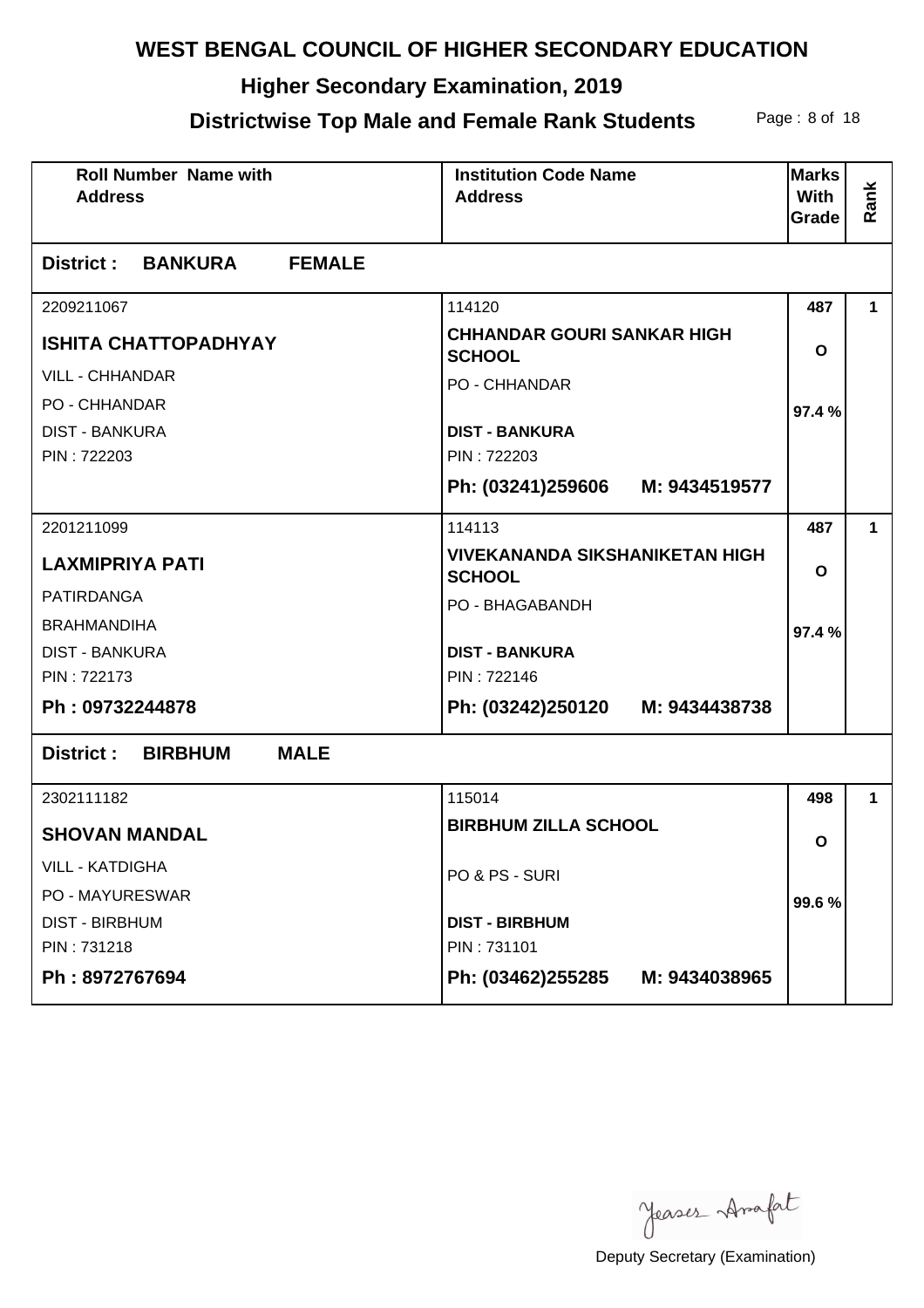# **Higher Secondary Examination, 2019**

#### **Districtwise Top Male and Female Rank Students** Page: 9 of 18

| <b>Roll Number Name with</b><br><b>Address</b> | <b>Institution Code Name</b><br><b>Address</b>                | <b>Marks</b><br><b>With</b><br>Grade | Rank        |
|------------------------------------------------|---------------------------------------------------------------|--------------------------------------|-------------|
| District :<br><b>BIRBHUM</b><br><b>FEMALE</b>  |                                                               |                                      |             |
| 2302211673                                     | 115028                                                        | 490                                  | 1           |
| <b>SNIGDHA BARDHAN</b>                         | KALIGATI SMRITI NARI SIKSHANIKETAN                            | O                                    |             |
| AT - RABINDRA PALLY                            | PO & PS - SURI                                                |                                      |             |
| PO - SURI                                      |                                                               | 98.0%                                |             |
| <b>DIST - BIRBHUM</b>                          | <b>DIST - BIRBHUM</b>                                         |                                      |             |
| PIN: 731101                                    | PIN: 731101                                                   |                                      |             |
| Ph: 9434945037                                 | Ph: (03462)255665 M: 9732236831                               |                                      |             |
| <b>HOOGHLY</b><br><b>MALE</b><br>District :    |                                                               |                                      |             |
| 2110111653                                     | 117238                                                        | 494                                  | 1.          |
| <b>SUPRIYO SEAL</b>                            | <b>MAHESH SRI RAMKRISHNA ASHRAM</b><br><b>VIDYALAYA (H S)</b> | O                                    |             |
| <b>13 AKRABATI LANE</b>                        | 40 SRI RAMKRISHNA ROAD                                        |                                      |             |
| <b>SERAMPORE</b>                               | PO - RISHRA                                                   | 98.8%                                |             |
| <b>DIST - HOOGHLY</b>                          | <b>DIST - HOOGHLY</b>                                         |                                      |             |
| PIN: 712201                                    | PIN: 712248                                                   |                                      |             |
| Ph: 8420912479                                 | Ph: (033)26520744 M: 9830176838                               |                                      |             |
| <b>HOOGHLY</b><br>District :<br><b>FEMALE</b>  |                                                               |                                      |             |
| 2113211861                                     | 117087                                                        | 494                                  | $\mathbf 1$ |
| <b>BARNALI GHOSH</b>                           | NABAGRAM HIRALAL PAUL BALIKA<br><b>VIDYALAYA</b>              | O                                    |             |
| <b>SATGHARA</b>                                | <b>PO - NABAGRAM</b>                                          |                                      |             |
| PO - KANAIPUR, DANKUNI                         | <b>PS - UTTARPARA</b>                                         | 98.8%                                |             |
| <b>DIST - HOOGHLY</b>                          | <b>DIST - HOOGHLY</b>                                         |                                      |             |
| PIN: 712234                                    | PIN: 712246                                                   |                                      |             |
| Ph: 9903533280                                 | Ph: 26733942<br>M: 9339329201                                 |                                      |             |

Jeases Anafat

Deputy Secretary (Examination)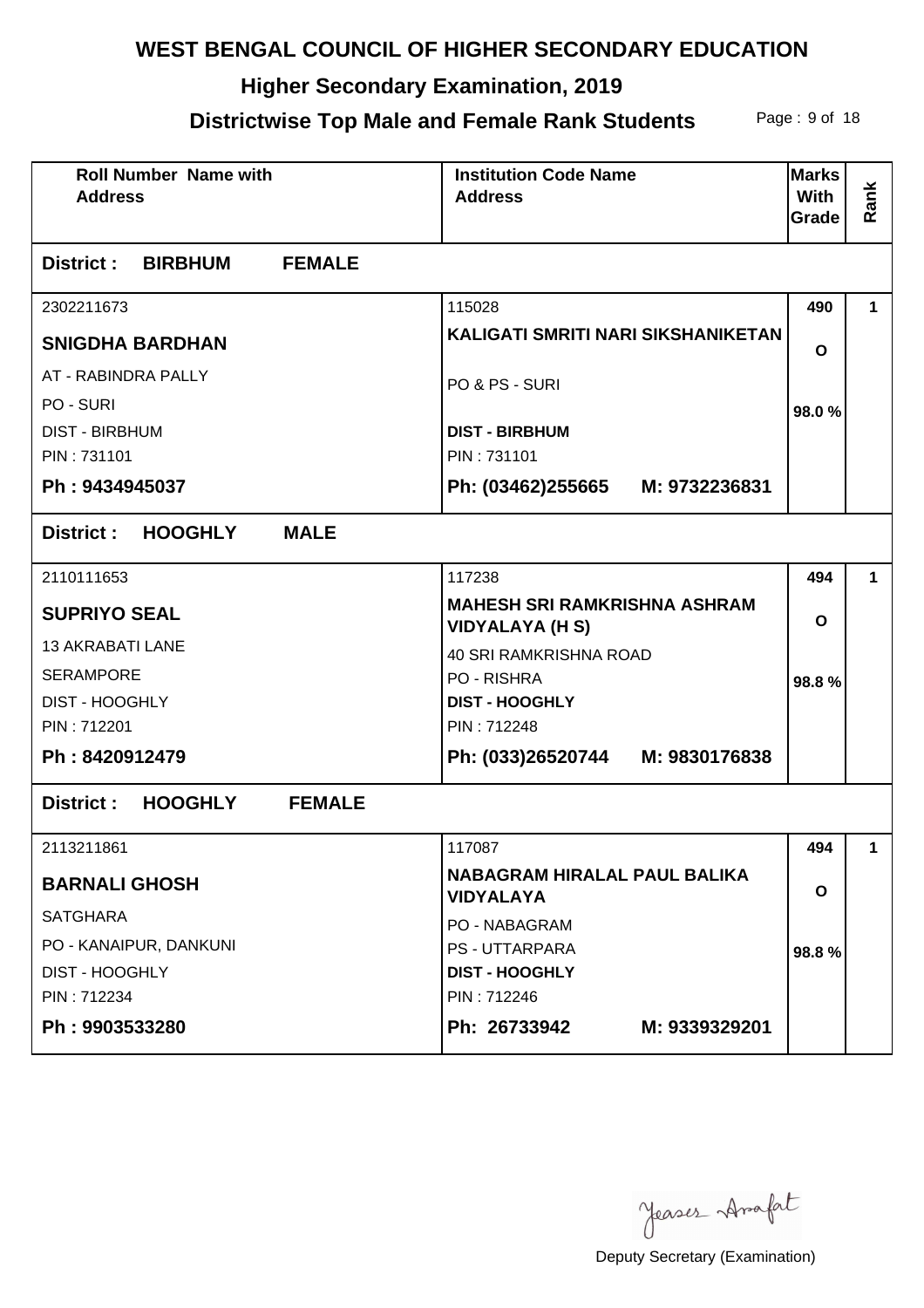## **Higher Secondary Examination, 2019**

## **Districtwise Top Male and Female Rank Students** Page: 10 18

| <b>Roll Number Name with</b><br><b>Address</b>                     | <b>Institution Code Name</b><br><b>Address</b>        | <b>Marks</b><br>With<br>Grade | Rank |
|--------------------------------------------------------------------|-------------------------------------------------------|-------------------------------|------|
| <b>MALE</b><br>District : PASCHIM BURDWAN                          |                                                       |                               |      |
| 2403111441                                                         | 204397                                                | 479                           | 1    |
| <b>DEBANJAN SAHA</b>                                               | <b>USHAGRAM BOYS' HIGH SCHOOL (H.S.)</b>              | $\mathbf{o}$                  |      |
| GHANSHYAM APARTMENT, FLAT NO B/2/F4<br>GODHULI MORE, BEHIND TRENDS | PO - USHAGRAM, ASANSOL                                | 95.8%                         |      |
| PO - ASANSOL, PASCHIM BURDWAN                                      | <b>DIST - PASCHIM BURDWAN</b>                         |                               |      |
| PIN: 713301                                                        | PIN: 713303                                           |                               |      |
| Ph: 9800162288                                                     | Ph: (0341)2274347 M: 9474606063                       |                               |      |
| District: PASCHIM BURDWAN                                          | <b>FEMALE</b>                                         |                               |      |
| 2403211829                                                         | 204139                                                | 478                           | 1    |
| <b>SANGHAMITRA BANERJEE</b>                                        | <b>UMARANI GORAI M.K.GIRLS' HIGH</b><br><b>SCHOOL</b> | $\mathbf{o}$                  |      |
| <b>NINGHA COLLIERY</b>                                             | PO - ASANSOL                                          |                               |      |
| <b>ASANSOL</b>                                                     | <b>PS - ASANSOL</b>                                   | 95.6%                         |      |
| PIN: 713370                                                        | <b>DIST - PASCHIM BURDWAN</b><br>PIN: 713301          |                               |      |
| Ph: 7797071870                                                     | Ph: (0341)2303299 M: 9332104336                       |                               |      |
| 2403211029                                                         | 204058                                                | 478                           | 1    |
| <b>PRIYANKA TAPADAR</b>                                            | DHADKA NARAYAN CHANDRA LAHIRI<br><b>VIDYAMANDIR</b>   | O                             |      |
| KSTP ADDA SOUTH DHADKA                                             | PO - ASANSOL                                          |                               |      |
| PLOT NO DA/7 PO - SOUTH DHADKA                                     | <b>PS - ASANSOL</b>                                   | 95.6%                         |      |
| DIST - PASCHIM BARDHAMAN                                           | <b>DIST - PASCHIM BURDWAN</b>                         |                               |      |
| PIN: 713302                                                        | PIN: 713302                                           |                               |      |
| Ph: 9735186505                                                     | Ph: (0341)2270441<br>M: 9153566464                    |                               |      |

Jeases Anafat

Deputy Secretary (Examination)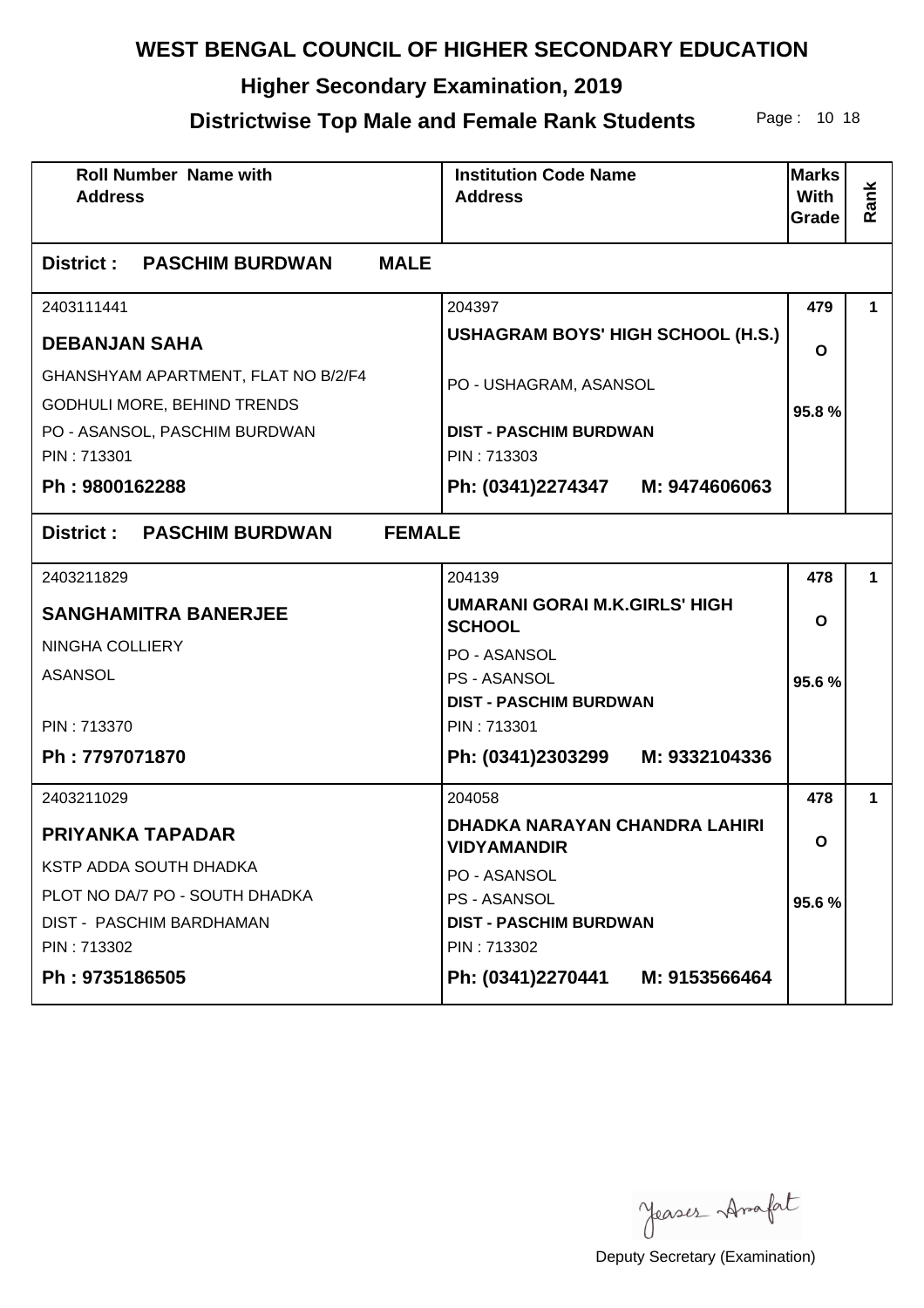## **Higher Secondary Examination, 2019**

#### **Districtwise Top Male and Female Rank Students** Page: 11 18

| <b>Roll Number Name with</b><br><b>Address</b>    | <b>Institution Code Name</b><br><b>Address</b>               | <b>Marks</b><br>With<br>Grade | Rank        |
|---------------------------------------------------|--------------------------------------------------------------|-------------------------------|-------------|
| District : PURBA MIDNAPORE<br><b>MALE</b>         |                                                              |                               |             |
| 3101111367                                        | 105900                                                       | 496                           | 1           |
| <b>TANMAY MAIKAP</b>                              | <b>BAJKUL BALAI CHANDRA VIDYAPITH</b>                        | O                             |             |
| <b>VILL - CHOWDUNIA</b>                           | P.O. BAJKUL                                                  |                               |             |
| PO - KAJIAGARH, PS - BHAGWANPUR                   |                                                              | 99.2%                         |             |
| <b>DIST - PURBA MEDINIPUR</b>                     | <b>DIST - PURBA MEDINIPUR</b>                                |                               |             |
| PIN: 721626                                       | PIN: 721655                                                  |                               |             |
| Ph: 9732701963                                    | Ph: 9732572910                                               |                               |             |
| District: PURBA MIDNAPORE<br><b>FEMALE</b>        |                                                              |                               |             |
| 3106211564                                        | 105136                                                       | 489                           | 1.          |
| <b>SRIJITA DAS</b>                                | <b>RAJKUMARI SANTANAMOYEE GIRLS'</b><br><b>SCHOOL</b>        | $\mathbf{o}$                  |             |
| <b>VILL - PARBATIPUR</b>                          | <b>PO - TAMLUK</b>                                           |                               |             |
| PO + PS - TAMLUK                                  | <b>PS - TAMLUK</b>                                           | 97.8%                         |             |
| <b>DIST - PURBA MEDINIPUR</b>                     | <b>DIST - PURBA MEDINIPUR</b>                                |                               |             |
| PIN: 721636                                       | PIN: 721636                                                  |                               |             |
| Ph: 9434960543                                    | Ph: (03228)263232                                            |                               |             |
| <b>PURULIA</b><br><b>MALE</b><br><b>District:</b> |                                                              |                               |             |
| 3029111035                                        | 113056                                                       | 485                           | $\mathbf 1$ |
| <b>ANIMESH MAHATA</b>                             | YOGODA SATSANGA KSHIRODAMOYEE<br><b>VIDYAPITH, LAKHANPUR</b> | O                             |             |
| <b>VILL - RANPUR</b>                              | <b>PO - LAKHANPUR</b>                                        |                               |             |
| PO - DANGARDIH                                    |                                                              | 97.0%                         |             |
| <b>DIST - PURULIA</b>                             | <b>DIST - PURULIA</b>                                        |                               |             |
| PIN: 723131                                       |                                                              |                               |             |
|                                                   | Ph: (03252)248102                                            |                               |             |

Jeases Anafat

Deputy Secretary (Examination)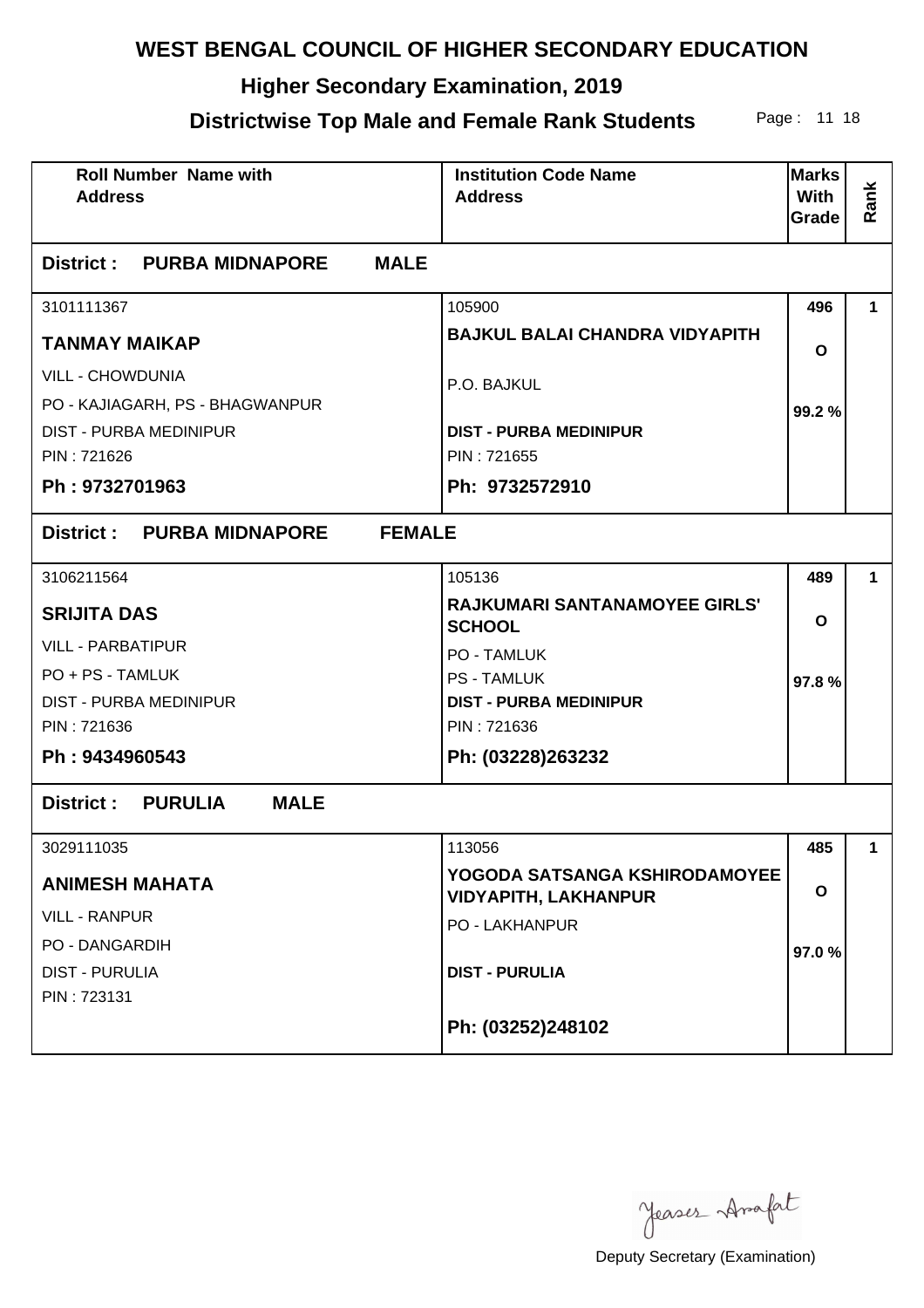## **Higher Secondary Examination, 2019**

#### **Districtwise Top Male and Female Rank Students** Page: 12 18

| <b>Roll Number Name with</b><br><b>Address</b>                                                       | <b>Institution Code Name</b><br><b>Address</b>                                                                        | <b>Marks</b><br><b>With</b><br>Grade | Rank |
|------------------------------------------------------------------------------------------------------|-----------------------------------------------------------------------------------------------------------------------|--------------------------------------|------|
| <b>District : PURULIA</b><br><b>FEMALE</b>                                                           |                                                                                                                       |                                      |      |
| 3001211076                                                                                           | 113038                                                                                                                | 487                                  | 1.   |
| <b>ASMITA CHATTERJEE</b>                                                                             | PURULIA GOVT. GIRLS' (H.S.) SCHOOL                                                                                    | O                                    |      |
| S C SEN ROAD<br>SARADA PALLI NILKUTHIDANGA<br><b>DIST - PURULIA</b><br>PIN: 723101<br>Ph: 8972839473 | <b>PO - PURULIA</b><br><b>PS - PURULIA</b><br><b>DIST - PURULIA</b><br>PIN: 723101<br>Ph: (03252)222317 M: 9434246802 | 97.4%                                |      |
|                                                                                                      |                                                                                                                       |                                      |      |
| District: PASCHIM MIDNAPORE<br><b>MALE</b>                                                           |                                                                                                                       |                                      |      |
| 3231111068                                                                                           | 205294                                                                                                                | 491                                  | 1    |
| <b>ABHIJIT SAHOO</b>                                                                                 | <b>BAITA MAHENDRA NATH HIGH SCHOOL</b>                                                                                | O                                    |      |
| <b>VILL - KUSUMADA</b><br>PO - BAITA BAZAR                                                           | PO - BAITA BAZAR                                                                                                      | 98.2%                                |      |
| <b>DIST - PASCHIM MEDINIPUR</b><br>PIN: 721420                                                       | <b>DIST - PASCHIM MIDNAPORE</b><br>PIN: 721420                                                                        |                                      |      |
| Ph: 9732820628                                                                                       | Ph: (03220)247208 M: 9609407491                                                                                       |                                      |      |
| 3211111160                                                                                           | 205037                                                                                                                | 491                                  | 1    |
| <b>SOURAV KABARI</b>                                                                                 | <b>BASANTAPUR JHARESWAR BANI</b><br><b>BHABAN</b>                                                                     | O                                    |      |
| <b>VILL - DEBHOG</b>                                                                                 | VILL & PO - UCHITPUR                                                                                                  |                                      |      |
| PO - UCHITPUR PS - SABANG                                                                            | <b>PS - SABANG</b>                                                                                                    | 98.2%                                |      |
| <b>DIST - PASCHIM MEDINIPUR</b>                                                                      | <b>DIST - PASCHIM MIDNAPORE</b><br>PIN: 721166                                                                        |                                      |      |
| PIN: 721166                                                                                          |                                                                                                                       |                                      |      |
| Ph: 9847323878                                                                                       | Ph: (03222)248223 M: 9474212184                                                                                       |                                      |      |

Jeases Anafat

Deputy Secretary (Examination)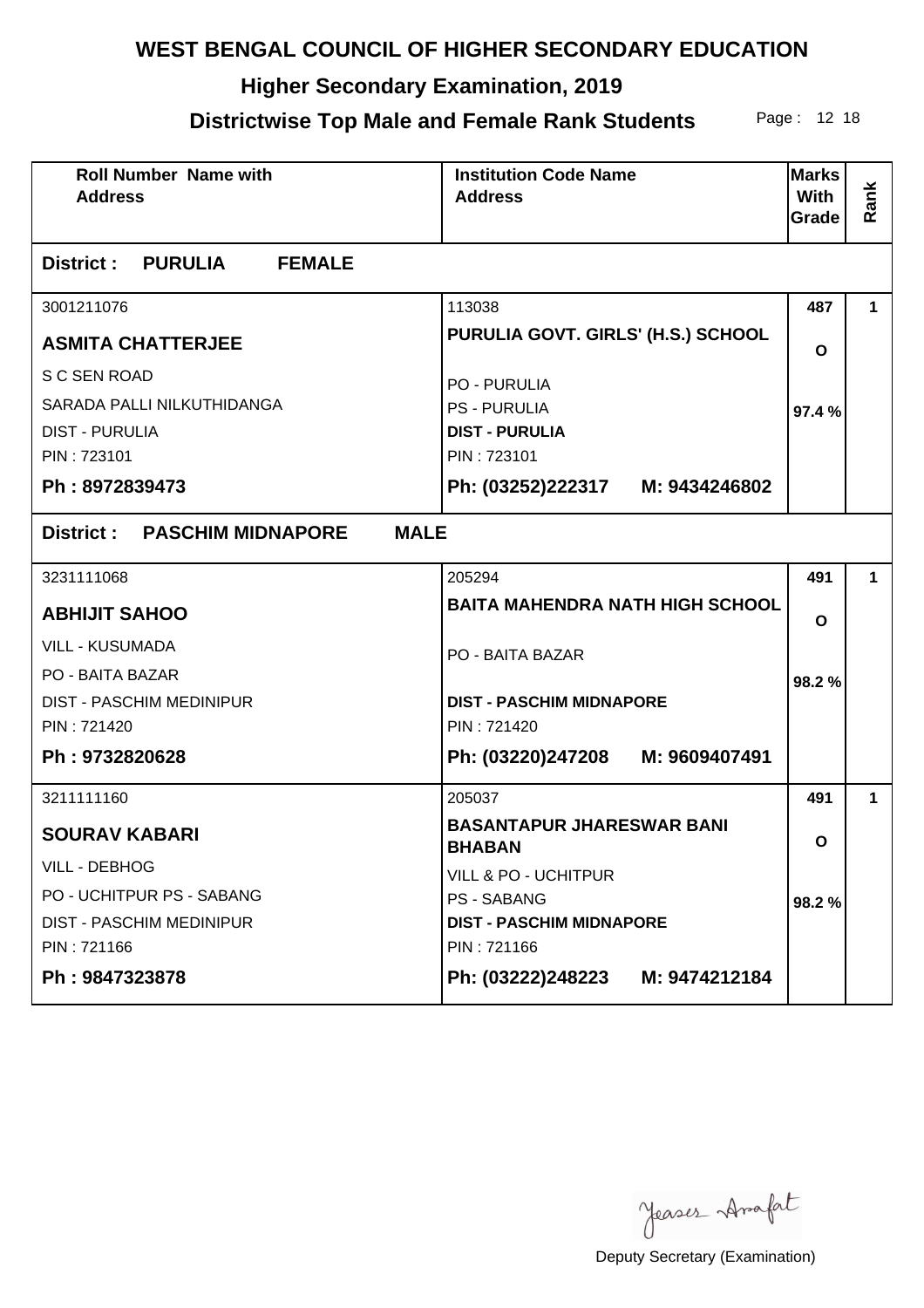## **Higher Secondary Examination, 2019**

#### **Districtwise Top Male and Female Rank Students** Page: 13 18

| <b>Roll Number Name with</b><br><b>Address</b>          | <b>Institution Code Name</b><br><b>Address</b>         | <b>Marks</b><br><b>With</b><br>Grade | Rank        |
|---------------------------------------------------------|--------------------------------------------------------|--------------------------------------|-------------|
| District :<br><b>PASCHIM MIDNAPORE</b><br><b>FEMALE</b> |                                                        |                                      |             |
| 3224211056                                              | 205446                                                 | 481                                  | 1           |
| <b>SANGITA MAHAPATRA</b>                                | <b>JANARDANPUR HIGH SCHOOL</b>                         | $\mathbf{o}$                         |             |
| <b>VILL &amp; PO - JANARDANPUR</b>                      | PO - JANARDANPUR                                       |                                      |             |
| <b>DIST - PASCHIM MEDINIPUR</b>                         |                                                        | 96.2%                                |             |
|                                                         | <b>DIST - PASCHIM MIDNAPORE</b>                        |                                      |             |
| PIN: 721149                                             | PIN: 721149                                            |                                      |             |
| Ph: 9732402823                                          | Ph: (03222)218179 M: 9474302147                        |                                      |             |
| District: JHARGRAM<br><b>MALE</b>                       |                                                        |                                      |             |
| 3301111297                                              | 305085                                                 | 487                                  | 1           |
| <b>RITAPRIYA PRADHAN</b>                                | <b>JHARGRAM K. K. INSTITUTION</b>                      | $\mathbf{o}$                         |             |
| <b>NEAR OLD SETTLEMENT</b>                              | <b>PO - JHARGRAM</b>                                   |                                      |             |
| <b>RAGHUNATHPUR</b>                                     | <b>PS - JHARGRAM</b>                                   | 97.4%                                |             |
| <b>DIST - JHARGRAM</b>                                  | <b>DIST - JHARGRAM</b>                                 |                                      |             |
| PIN: 721507                                             | PIN: 721507                                            |                                      |             |
| Ph: 9732917635                                          | Ph: (03221)255049 M: 9679410210                        |                                      |             |
| District: JHARGRAM<br><b>FEMALE</b>                     |                                                        |                                      |             |
| 3304211028                                              | 305315                                                 | 487                                  | $\mathbf 1$ |
| <b>ISHITA PANDA</b>                                     | <b>DUBRA ADARSHA VIDYAMANDIR HIGH</b><br><b>SCHOOL</b> | O                                    |             |
| <b>VILL - NUNIA</b>                                     | PO - DUBRA                                             |                                      |             |
| PO - GIDHNI, PS - JAMBONI                               |                                                        | 97.4%                                |             |
| <b>DIST - JHARGRAM</b>                                  | <b>DIST - JHARGRAM</b>                                 |                                      |             |
| PIN: 721505                                             | PIN: 721505                                            |                                      |             |
| Ph: 8145318210                                          | Ph: (03221)265234<br>M: 8016772057                     |                                      |             |

Jeases Anafat

Deputy Secretary (Examination)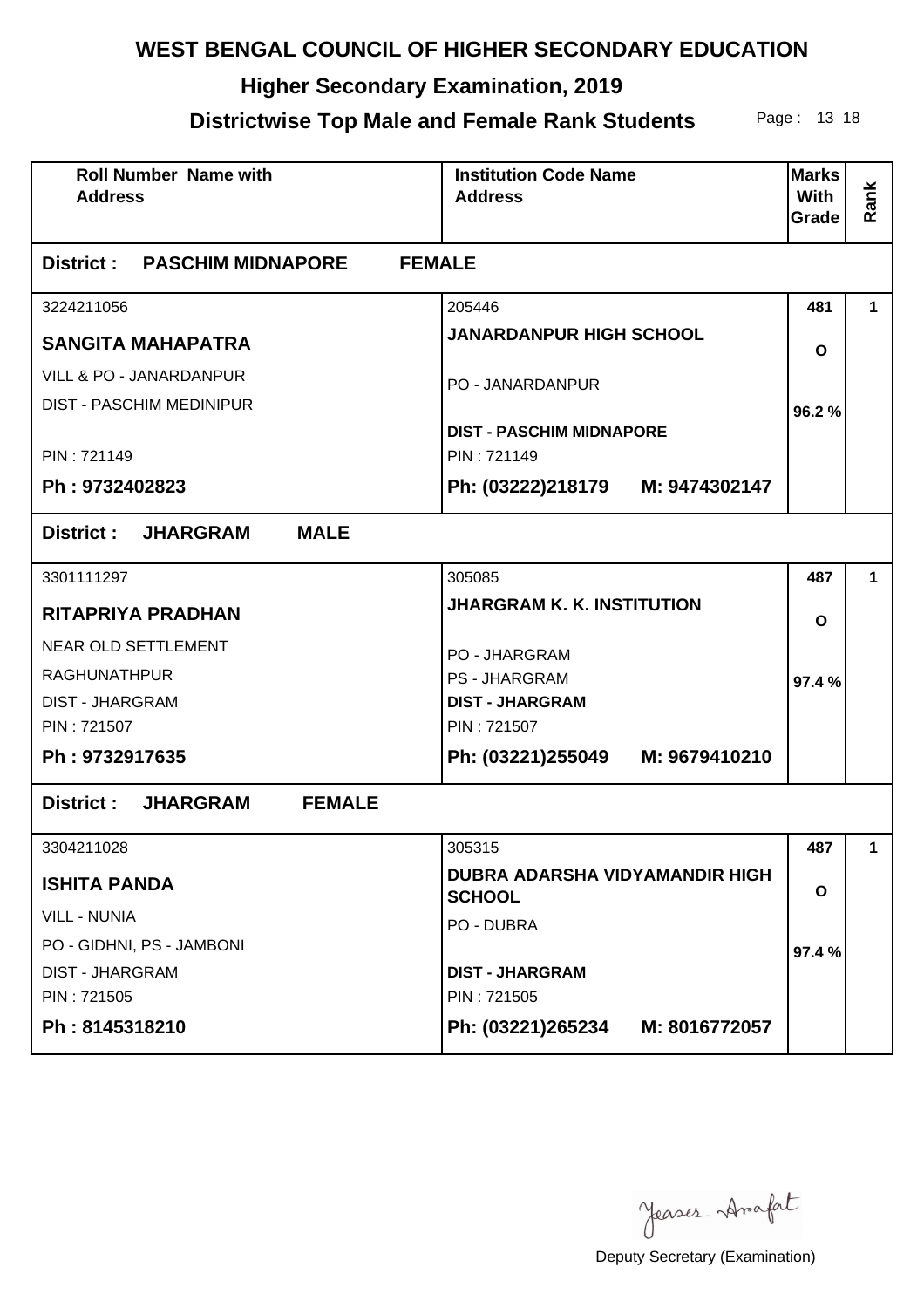## **Higher Secondary Examination, 2019**

#### **Districtwise Top Male and Female Rank Students** Page: 14 18

| <b>Roll Number Name with</b><br><b>Address</b>      | <b>Institution Code Name</b><br><b>Address</b>                          | <b>Marks</b><br><b>With</b><br>Grade | Rank        |  |
|-----------------------------------------------------|-------------------------------------------------------------------------|--------------------------------------|-------------|--|
| District: KOLKATA<br><b>MALE</b>                    |                                                                         |                                      |             |  |
| 4005111045                                          | 101125                                                                  | 491                                  | 1           |  |
| <b>SATYAM KAR</b>                                   | <b>JADAVPUR VIDYAPITH</b>                                               | $\mathbf{o}$                         |             |  |
| J. R. GHOSH GARDEN                                  | <b>JADAVPUR UNIVERSITY</b>                                              |                                      |             |  |
| PO - LASKAR PUR                                     | P.S.: JADAVPUR                                                          | 98.2%                                |             |  |
| <b>KOLKATA</b>                                      | <b>DIST - KOLKATA</b>                                                   |                                      |             |  |
| PIN: 700153                                         | PIN: 700032                                                             |                                      |             |  |
| Ph: 9433357155                                      | Ph: (033)24732746                                                       |                                      |             |  |
| <b>District:</b><br><b>KOLKATA</b><br><b>FEMALE</b> |                                                                         |                                      |             |  |
| 4101211894                                          | 101198                                                                  | 492                                  | 1           |  |
| <b>SHREYASHRI SARKAR</b>                            | <b>TAKI HOUSE (GOVT. SPON)</b><br><b>MULTIPURPOSE GIRLS HIGH SCHOOL</b> |                                      |             |  |
| 19 V/1 DUMDUM ROAD                                  | 299, ACHARYA PRAFULLA CH ROAD                                           |                                      |             |  |
| <b>KOLKATA</b>                                      | P.S.:NARKELDANGA<br><b>DIST - KOLKATA</b>                               | 98.4%                                |             |  |
| PIN: 700030                                         | PIN: 700009                                                             |                                      |             |  |
| Ph: 09231628275                                     | Ph: (033)23508635 M: 9433460272                                         |                                      |             |  |
| <b>MALE</b><br>District : 24 PARGANAS (S)           |                                                                         |                                      |             |  |
| 4557111066                                          | 102056                                                                  | 496                                  | $\mathbf 1$ |  |
| <b>MD MASUM AKHTAR</b>                              | SUNDARBAN ADARSHA VIDYAMANDIR                                           | O                                    |             |  |
| VILL - DAKSHIN GOBINDAPUR (SOUTHERN)                | PO & PS: KAKDWIP                                                        |                                      |             |  |
| PO - KAKDWIP                                        |                                                                         | 99.2%                                |             |  |
| DIST - SOUTH 24 PARGANAS                            | <b>DIST - SOUTH 24 PARGANAS</b>                                         |                                      |             |  |
| PIN: 743347                                         | PIN: 743347                                                             |                                      |             |  |
| Ph: 9732602027                                      | Ph: (03210)255163<br>M: 8940520407                                      |                                      |             |  |

Jeases Anafat

Deputy Secretary (Examination)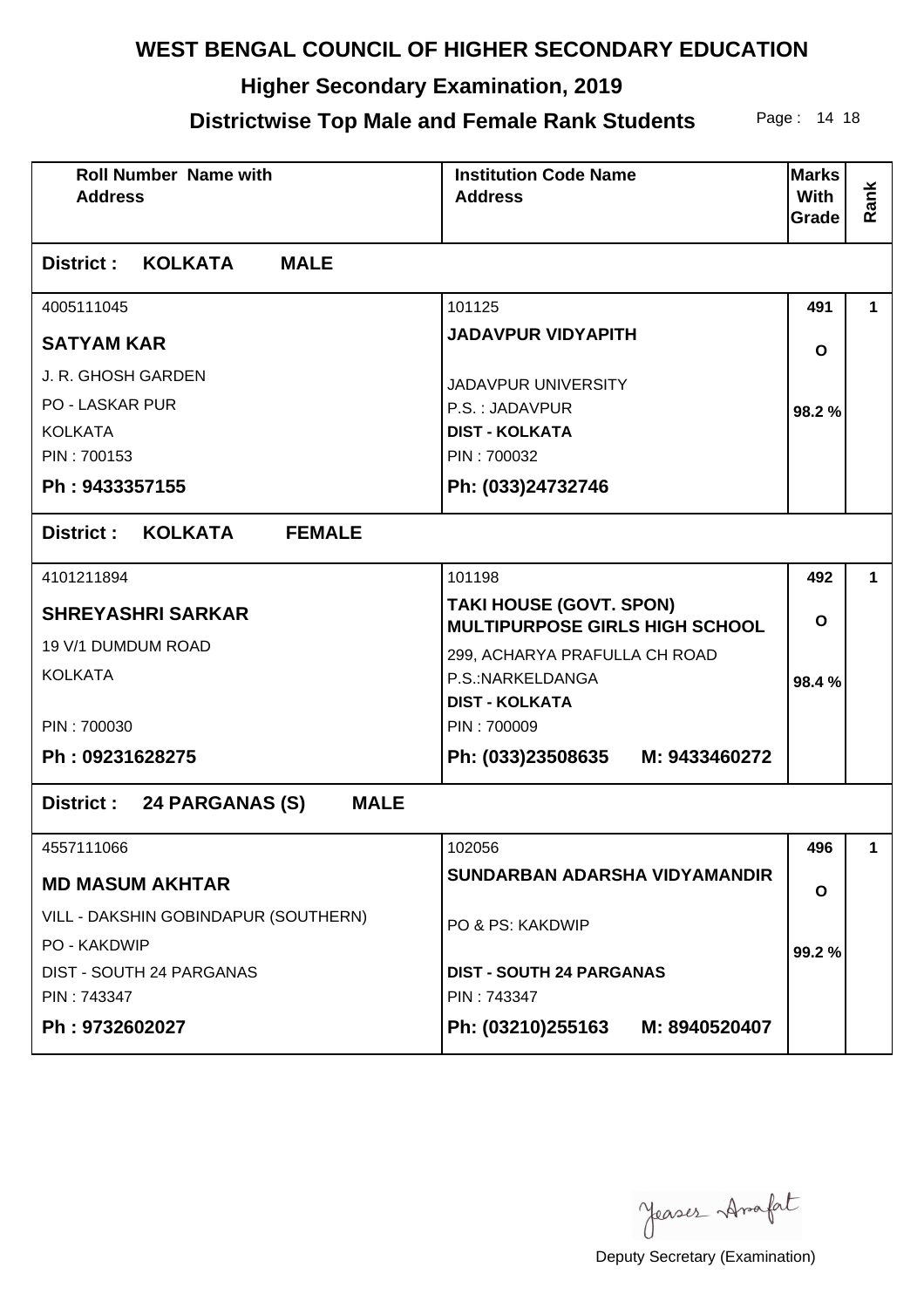## **Higher Secondary Examination, 2019**

## **Districtwise Top Male and Female Rank Students** Page: 15 18

| <b>Roll Number Name with</b><br><b>Address</b> |                                |               | <b>Institution Code Name</b><br><b>Address</b>   | <b>Marks</b><br>With<br>Grade | Rank |
|------------------------------------------------|--------------------------------|---------------|--------------------------------------------------|-------------------------------|------|
| District : 24 PARGANAS (S)                     |                                | <b>FEMALE</b> |                                                  |                               |      |
| 4541211643                                     |                                |               | 102260                                           | 481                           | 1.   |
| <b>VIDISHA MANDAL</b>                          |                                |               | <b>SARADA VIDYAPITH</b>                          | O                             |      |
|                                                | GANGAJOARA ANANDAMOYEE PROJECT |               | <b>PO: SONARPUR</b>                              |                               |      |
| PO - NAYABAD                                   |                                |               |                                                  | 96.2%                         |      |
| SONARPUR, KOLKATA                              |                                |               | <b>DIST - SOUTH 24 PARGANAS</b>                  |                               |      |
| PIN: 700150                                    |                                |               | PIN: 700150                                      |                               |      |
| Ph: 8013332483                                 |                                |               | Ph: (033)24342177 M: 9836838098                  |                               |      |
| District : 24 PARGANAS (N)                     |                                | <b>MALE</b>   |                                                  |                               |      |
| 4643111285                                     |                                |               | 103090                                           | 494                           | 1.   |
| <b>MRINMOY MONDAL</b>                          |                                |               | <b>GOBARDANGA KHANTURA HIGH</b><br><b>SCHOOL</b> | O                             |      |
| <b>VILL - NIMTALA</b>                          |                                |               | <b>PO - KHANTURA</b>                             |                               |      |
| <b>PO - EAST BISHNUPUR</b>                     |                                |               | P.S.: HABRA                                      | 98.8%                         |      |
| DIST - NORTH 24 PARGANAS                       |                                |               | <b>DIST - 24 PARGANAS (N)</b>                    |                               |      |
| PIN: 743273                                    |                                |               | PIN: 743273                                      |                               |      |
| Ph: 9153608262                                 |                                |               | Ph: 953216249947                                 |                               |      |
| District : 24 PARGANAS (N)                     |                                | <b>FEMALE</b> |                                                  |                               |      |
| 4618211297                                     |                                |               | 103187                                           | 496                           | 1    |
| <b>SANJUKTA BOSE</b>                           |                                |               | <b>BIDHANNAGAR GOVT HIGH SCHOOL</b>              | $\mathbf{o}$                  |      |
| SANTORUP APARTMENT                             |                                |               | 303, B D BLOCK, SALT LAKE CITY                   |                               |      |
| DE-107, PUBALI                                 |                                |               | SECTOR-I                                         | 99.2%                         |      |
| PO - ASWININAGAR, BAGUIHATI                    |                                |               | <b>DIST - 24 PARGANAS (N)</b>                    |                               |      |
| PIN: 700159                                    |                                |               | PIN: 700064                                      |                               |      |
| Ph: 9903547955                                 |                                |               | Ph: (033)23372737 M: 9474614044                  |                               |      |

Jeases Anafat

Deputy Secretary (Examination)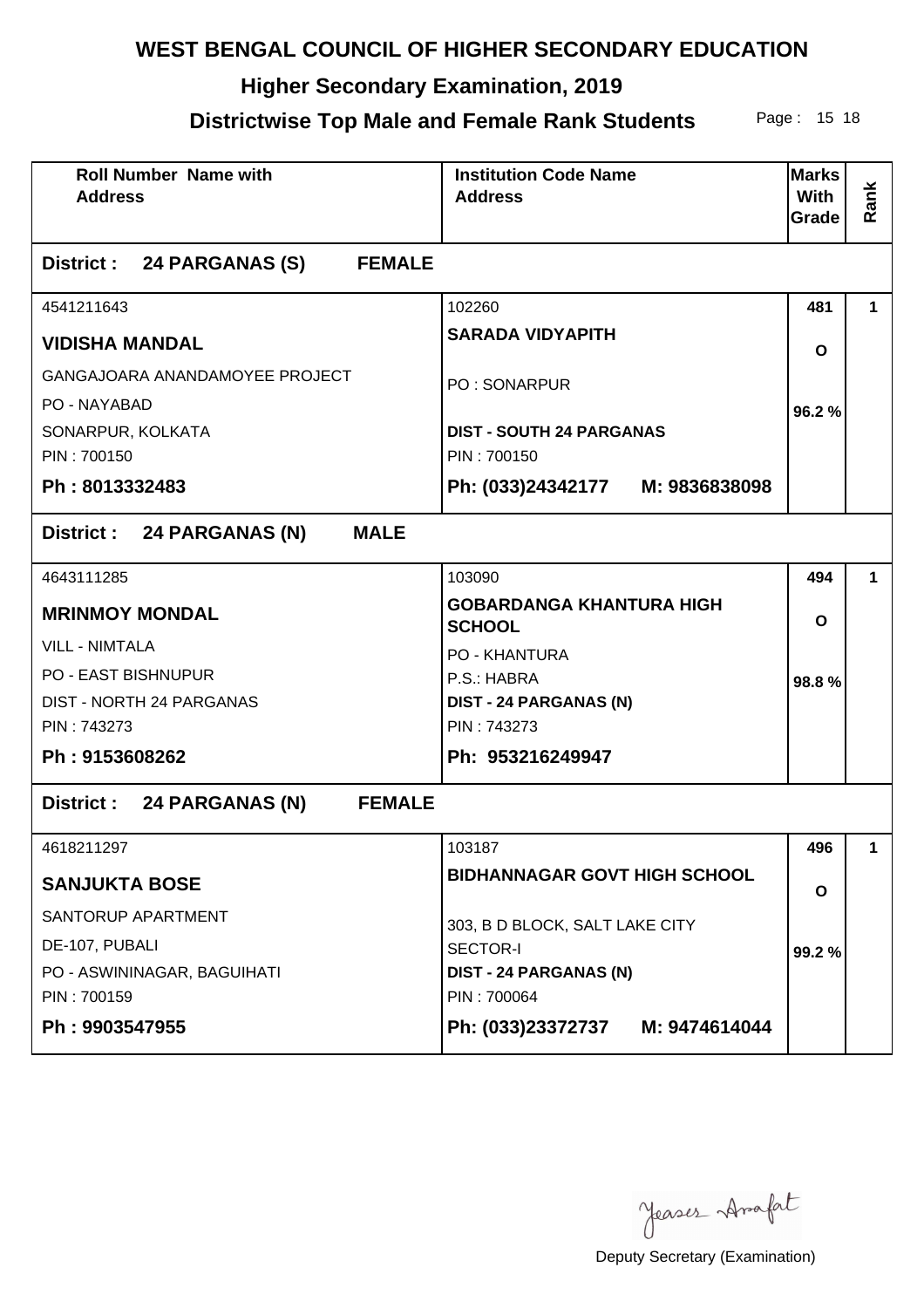## **Higher Secondary Examination, 2019**

## **Districtwise Top Male and Female Rank Students** Page: 16 18

| <b>Roll Number Name with</b><br><b>Address</b>   | <b>Institution Code Name</b><br><b>Address</b>           | <b>Marks</b><br><b>With</b><br>Grade | Rank        |  |
|--------------------------------------------------|----------------------------------------------------------|--------------------------------------|-------------|--|
| <b>District : HOWRAH</b><br><b>MALE</b>          |                                                          |                                      |             |  |
| 4209111591                                       | 106034                                                   | 490                                  | 1           |  |
| <b>ARPAN DAS</b>                                 | <b>BENGAL ENGINEERING COLLEGE</b><br><b>MODEL SCHOOL</b> | $\mathbf{o}$                         |             |  |
| FLAT 1B IST FLOOR                                | PO - B. GARDEN                                           |                                      |             |  |
| 71/5 COLLEGE ROAD, B. GARDEN                     | <b>PS.:SHIBPUR</b>                                       | 98.0%                                |             |  |
| <b>HOWRAH</b>                                    | <b>DIST - HOWRAH</b>                                     |                                      |             |  |
| PIN: 711103                                      | PIN: 711103                                              |                                      |             |  |
| Ph: 9433131451                                   | Ph: 26681034 M: 9830090522                               |                                      |             |  |
| 4218111317                                       | 106093                                                   | 490                                  | $\mathbf 1$ |  |
| <b>BAGNAN HIGH SCHOOL</b><br><b>KIRAN MANDAL</b> |                                                          | $\mathbf{o}$                         |             |  |
| <b>VILL - KHALNA</b>                             | VILL & PO - BAGNAN                                       |                                      |             |  |
| <b>PO - KHALNA</b>                               | <b>PS.: BAGNAN</b>                                       | 98.0%                                |             |  |
| <b>DIST - HOWRAH</b>                             | <b>DIST - HOWRAH</b>                                     |                                      |             |  |
| PIN: 711413                                      | PIN: 711303                                              |                                      |             |  |
| Ph: 9475361623                                   | Ph: (03214)2266013                                       |                                      |             |  |
| <b>District : HOWRAH</b><br><b>FEMALE</b>        |                                                          |                                      |             |  |
| 4207212379                                       | 106228                                                   | 489                                  | 1           |  |
| <b>SAFIDA KHATUN</b>                             | <b>BAGANDA JATADHARI HIGH SCHOOL</b>                     | O                                    |             |  |
| VILL - RADHAKANTAPUR                             | PO - BAGANDA                                             |                                      |             |  |
| PO - BAJUPUR, MADHUPUR                           |                                                          | 97.8%                                |             |  |
| PS - LALGOLA, DIST - MURSHIDABAD                 | <b>DIST - HOWRAH</b>                                     |                                      |             |  |
| PIN: 742148                                      | PIN: 711315                                              |                                      |             |  |
| Ph: 9734544938                                   | M: 9748098777                                            |                                      |             |  |

Jeases Anafat

Deputy Secretary (Examination)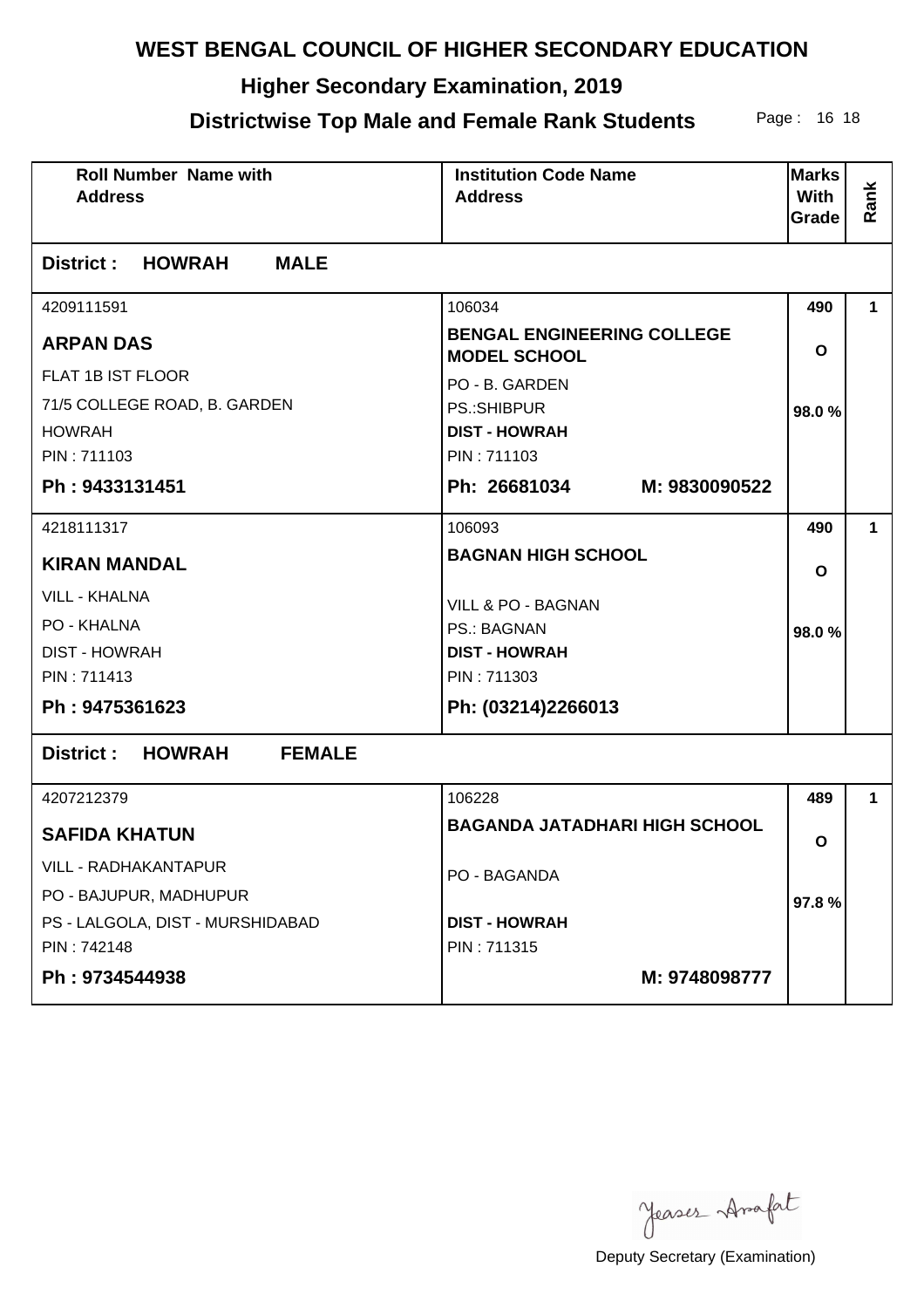## **Higher Secondary Examination, 2019**

#### **Districtwise Top Male and Female Rank Students** Page: 17 18

| <b>Roll Number Name with</b><br><b>Address</b> | <b>Institution Code Name</b><br><b>Address</b>           | <b>Marks</b><br>With<br>Grade | Rank |  |
|------------------------------------------------|----------------------------------------------------------|-------------------------------|------|--|
| <b>District : NADIA</b><br><b>MALE</b>         |                                                          |                               |      |  |
| 4306111001                                     | 112035                                                   | 496                           | 1.   |  |
| <b>HRITAM NATH</b>                             | <b>KRISHNAGAR COLLEGIATE SCHOOL</b><br>(GOVT)            |                               |      |  |
| ROYPARA RAJBAGAN K. N. ROY LANE                | <b>PO - KRISHNAGAR</b>                                   |                               |      |  |
| PO - KRISHNANAGAR                              | P.S. KOTOWALI                                            | 99.2%                         |      |  |
| <b>DIST - NADIA</b>                            | <b>DIST - NADIA</b>                                      |                               |      |  |
| PIN: 741101                                    | PIN: 741101                                              |                               |      |  |
| Ph: 8972228544                                 | Ph: (03472)252204 M: 8910175792                          |                               |      |  |
| <b>NADIA</b><br>District :<br><b>FEMALE</b>    |                                                          |                               |      |  |
| 4302211034                                     | 112022                                                   | 482                           | 1.   |  |
| <b>TANDRA HALDER</b>                           | <b>CHAKDAHA RAMLAL ACADEMY</b>                           |                               |      |  |
| <b>VILL - GHORAGHATA</b>                       | PO - CHAKDA                                              |                               |      |  |
| PO - BIRNAGAR, PS - TAHERPUR                   | P.S.: CHAKDA                                             | 96.4%                         |      |  |
| <b>DIST - NADIA</b>                            | <b>DIST - NADIA</b>                                      |                               |      |  |
| PIN: 741127                                    | PIN: 741222                                              |                               |      |  |
| Ph: 7063706734                                 | Ph: (03473)245114 M: 9434371589                          |                               |      |  |
| 4302211415                                     | 112023                                                   | 482                           | 1    |  |
| <b>ANANYA SAHA</b>                             | <b>CHAKDAH BASANTA KUMARI BALIKA</b><br><b>VIDYAPITH</b> |                               |      |  |
| <b>UTTAR GHOSH PARA</b>                        | PO - CHAKDA                                              |                               |      |  |
| <b>CHAKDAHA</b>                                | <b>DIST - NADIA</b>                                      | 96.4%                         |      |  |
| <b>NADIA</b>                                   | <b>P.S.:CHAKDA</b>                                       |                               |      |  |
| PIN: 741222                                    | PIN: 741222                                              |                               |      |  |
| Ph: 8653399784                                 | Ph: (03473)245428<br>M: 9046245772                       |                               |      |  |

Jeases Anafat

Deputy Secretary (Examination)